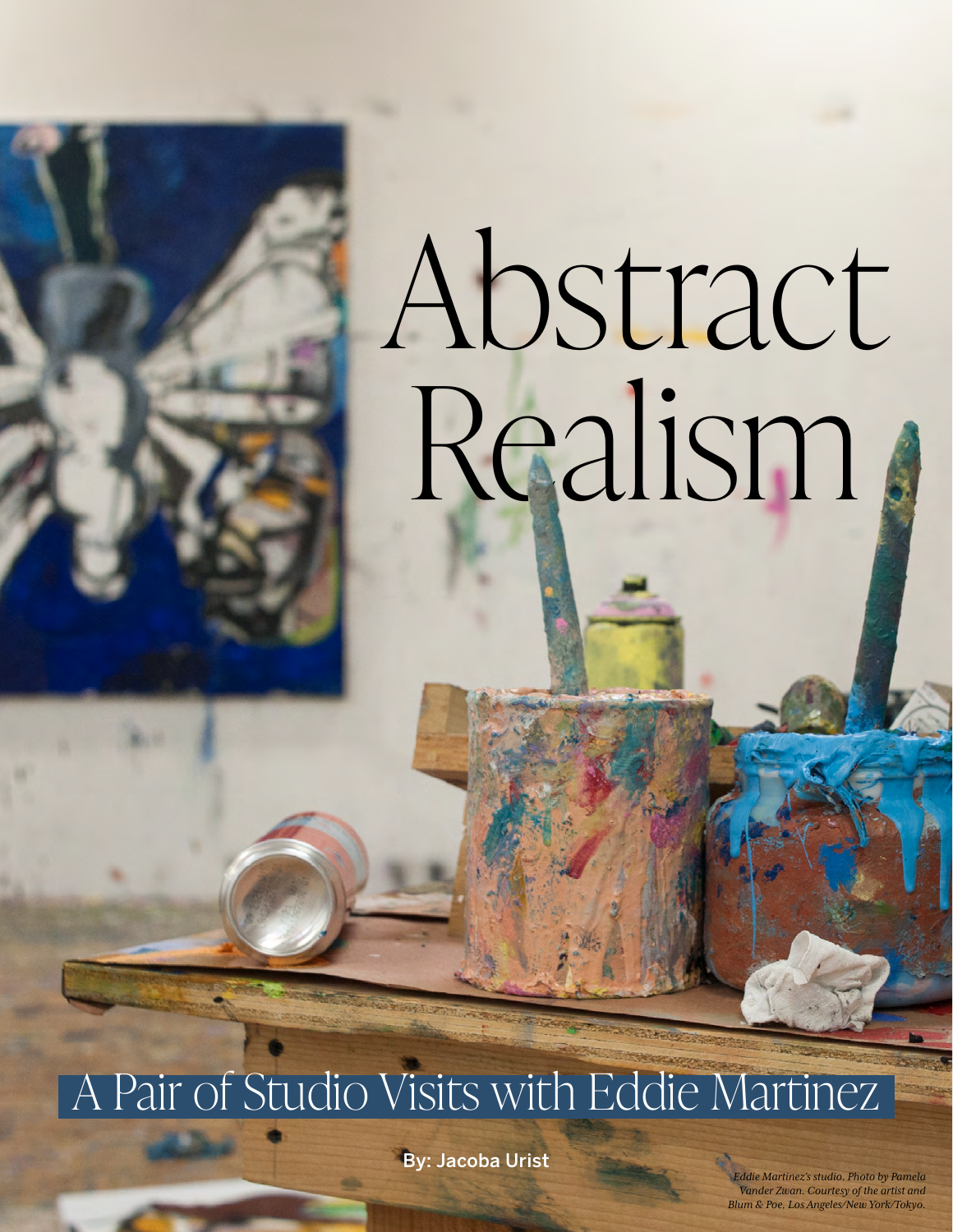ver the last few years, Eddie Martinez has vaulted into that rarified level of the artworld that most painters can only dream of, finding critical, institutional, and market success that has landed him solidly on the radar of the world's top tier collectors. A fixture in the artworld since the mid-aughts, and long an insider favorite, reviewers have often tried to slot Martinez into specific categories and movements, labeling him a mixed-media or self-taught artist, classifying his painting practice as neo-expressionist or action based, and trying to designate his style as either representational or figurative. But with each show, the 45-year-old Martinez has consistently confounded expectations, refusing to conform to a particular style or mode of painting, and opting instead for a dramatic, densely packed approach that includes populating his compositions with spray paint, studio trash, gestural marks, cartoonish faces, and butterflies, alongside elements of abstraction and graffiti. All told, Martinez's painterly rigor compromises a brash, bodacious aesthetic that has left buyers and dealers of his work thirsting for much more.

In addition to the success he has found with collectors – between sold-out shows at his primary market galleries and the steady rise in price that his paintings have sold for at auction – Martinez has also managed to dazzle some of the most exciting contemporary art institutions in the U.S. Across the country, multiple museums have presented solo exhibitions showcasing the artist's oeuvre. In 2017, the Davis Museum at Wellesley College unveiled 'Eddie Martinez: Ants at a Picknic,' which included seven new large-scale works from the artist's 'Mandala' series – hyper-kaleidoscopic paintings that resemble massive, frenetic dinner plates – as well as numerous table-top bronze sculptures alongside a suite of drawings on paper. The following year, 'Eddie Martinez: White Out' came to The Bronx Museum, heralding an even greater level of recognition for the Brooklyn-based lifelong New Yorker in his hometown. In his 'White Out' series – a facet of his practice which now appears throughout his shows – Martinez strips his paintings of their usual bold palette, covering his work in various shades of richly textured whites, while allowing various shapes and color to seep through. Echoing Ad Reinhardt's purity of abstraction and Robert Rauschenberg's study in monochrome, Martinez's 'White Out' paintings, in particular, have become highly sought after by collectors not only here in the U.S., but also in Europe and Asia. Shortly after the 2019 show at the Bronx Museum, 'Eddie Martinez: Fast Eddie' opened to wide acclaim at the Museum of Contemporary Art Detroit, spanning two gallery spaces with a bevy of new paintings.

But despite all of these accolades, Eddie Martinez has remained an inveterate risk taker, as eager as ever to push his practice to new heights and stretch beyond previous bounds. Over the course of two studio visits on the occasion of his recent solo show 'Pigeon Sweat' at Blum & Poe in Los Angeles, Martinez and I cover a lot of ground, discussing everything from the genesis of the butterfly motif that graces many of his new paintings, to what drives him to add detritus such as gum wrappers and baby wipes to his paintings. Along the way, Martinez shares the true inspiration behind the name of the recent exhibition at Blum & Poe, what it's like being one half of an artworld power duo (he's married to noted sculptor Sam Moyer), and how parenthood and the pandemic have changed him, both as an artist and as a human being.

*Interview begins*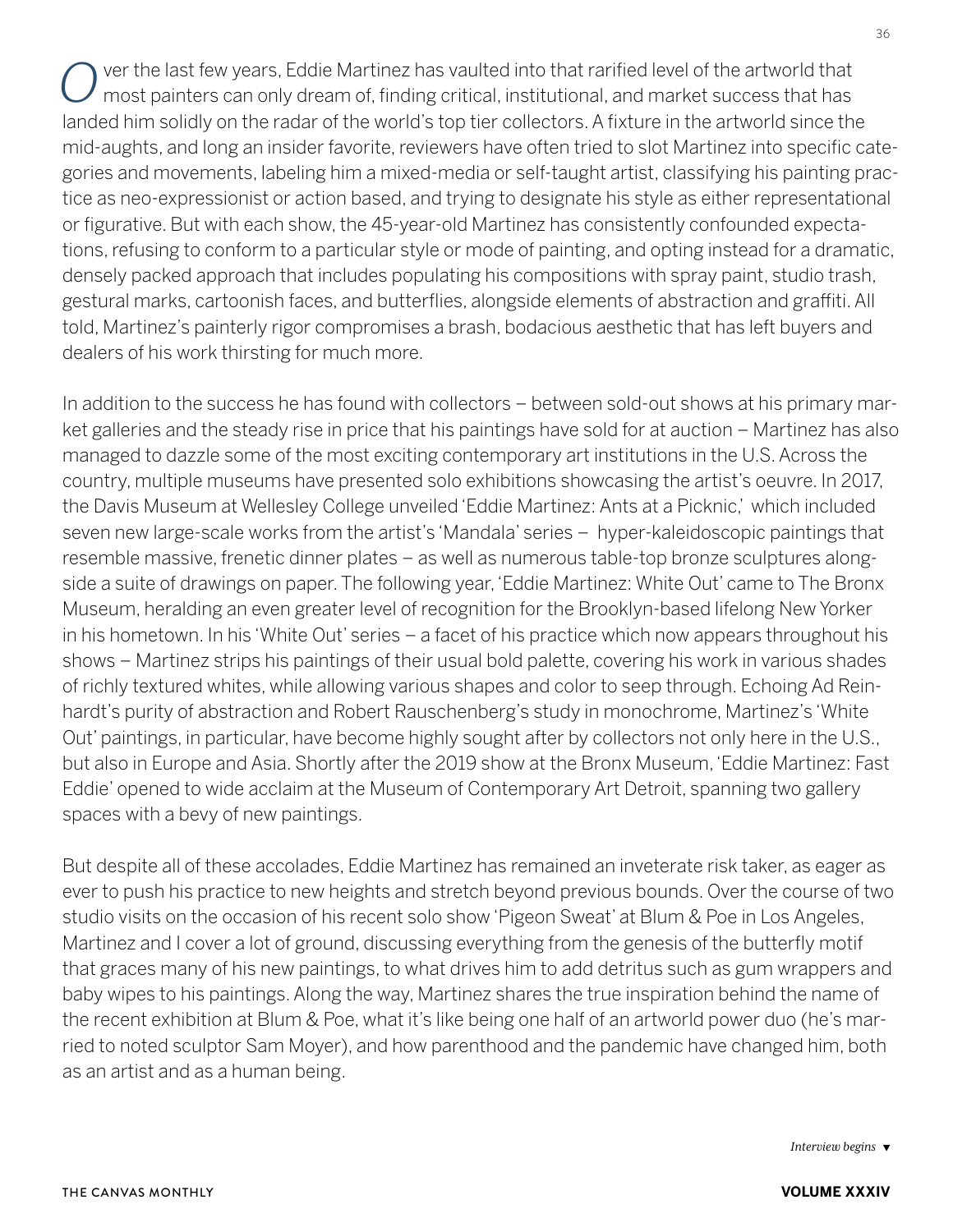*Jacoba Urist:* Your practice often combines signature figurative elements like butterflies and buggy-eyed, exaggerated human skulls, as well as gestural mark-making and bold, graphic brushstrokes. After all is said and done, do you consider yourself a figurative artist, or an abstract artist? Or would you say that your practice is impossible to pigeonhole into either box and really falls somewhere in between?

*Eddie Martinez:* That's not something I really ever think about unless someone brings it up or I see it written about my work. My painting is all coming through the same lens and from the same place of experience, which is me simply living my life. I just employ both ways of working and have zero interest in stifling myself.

# *Jacoba Urist:* What about when the label of a "self-taught artist" is applied to you?

*Eddie Martinez:* I genuinely think calling an artist self-taught is a market factor. I am not self-taught or an outsider in the way most people are familiar with those terms. I had a little bit of schooling as an artist, but I just couldn't do it. I kept dropping out and eventually gave it up altogether. Rather than a "selftaught artist," I think a more appropriate label for me would be an "instinctual painter." I work on insight and intuition.



*Eddie Martinez's 'Bufly #4 (Big Body)' (2021). Oil, acrylic, enamel, spray paint, oil stick, baby wipe, and debris on canvas. 120 x 84 x 1 1/4 inches. © 2022 Eddie Martinez / c/o Artists Rights Society (ARS), New York. Courtesy of the artist and Blum & Poe, Los Angeles/New York/Tokyo.* 

currently working on. As we sit in the studio, it's filled with

butterfly compositions in various stages of completion, some of which are pretty large scale. In your own words, how would you describe these works?

*Eddie Martinez:* The inspiration for these butterfly paintings originally came from my son, Arthur. He got really into butterflies, so my wife, Sam, made him this amazing plaster butterfly thing— which I then painted— that he attached to a backpack and wore for Halloween. After that is when I first started making these butterfly paintings. Once I get into something like this, I just go. If I'm excited about something, I can see all the different possibilities at once, and it's crucial for me to just start working on them immediately and with all of my attention.

*Jacoba Urist:* You became a parent right before the pandemic, so you only had about five or six months of relative normalcy before the entire world got turned upside down—as opposed to just your and Sam's lives as new parents at the time. Your current LA show, Pigeon Sweat, features work made in 2021, a year in which the whole world was experiencing a lot of uncertainty. Talk to me about how these last couple of years have affected you.

*Eddie Martinez:* I think the global aspect of your question is hard for anyone to answer because the extent to which the pandemic has touched everyone in the world has been shocking. I think that will probably ebb and flow, seemingly never ending, especially with the variants and all that shit most likely continuing. But being a parent has done a lot for me. I've been trying to allow myself to grow over the last several years. I love being a father. I'm so connected with Arthur and Sam. I found parenting to be a precipice, a place where you might continue exclusively in your learned behaviors, giving in to your own recognition that you'll never change. You know, the "Well, I'm me; fuck it" attitude. The "I'm just going to do what I've always done and not make any changes" approach. Or, you could go the other way, and choose to look at it as an opportunity to be more open to changing your ways. When you become a parent, you really do have that choice between closing off or opening up. I've chosen to receive the gift of openness and I'm really embracing that. The pandemic was another huge pause button similar to how being a new parent can trigger a certain type of pause in your life that causes you to reassess. Sometimes you just have to put that New York pace in check.

I've chosen to receive the gift of openness and I'm really  $\mathcal{L}_{\mathit{acoba\; Urist:~\mathit{Let's\; talk}\; about\; these\; patients\; that\; you\;'re}} \mid \mathit{embracing\; that\;'}$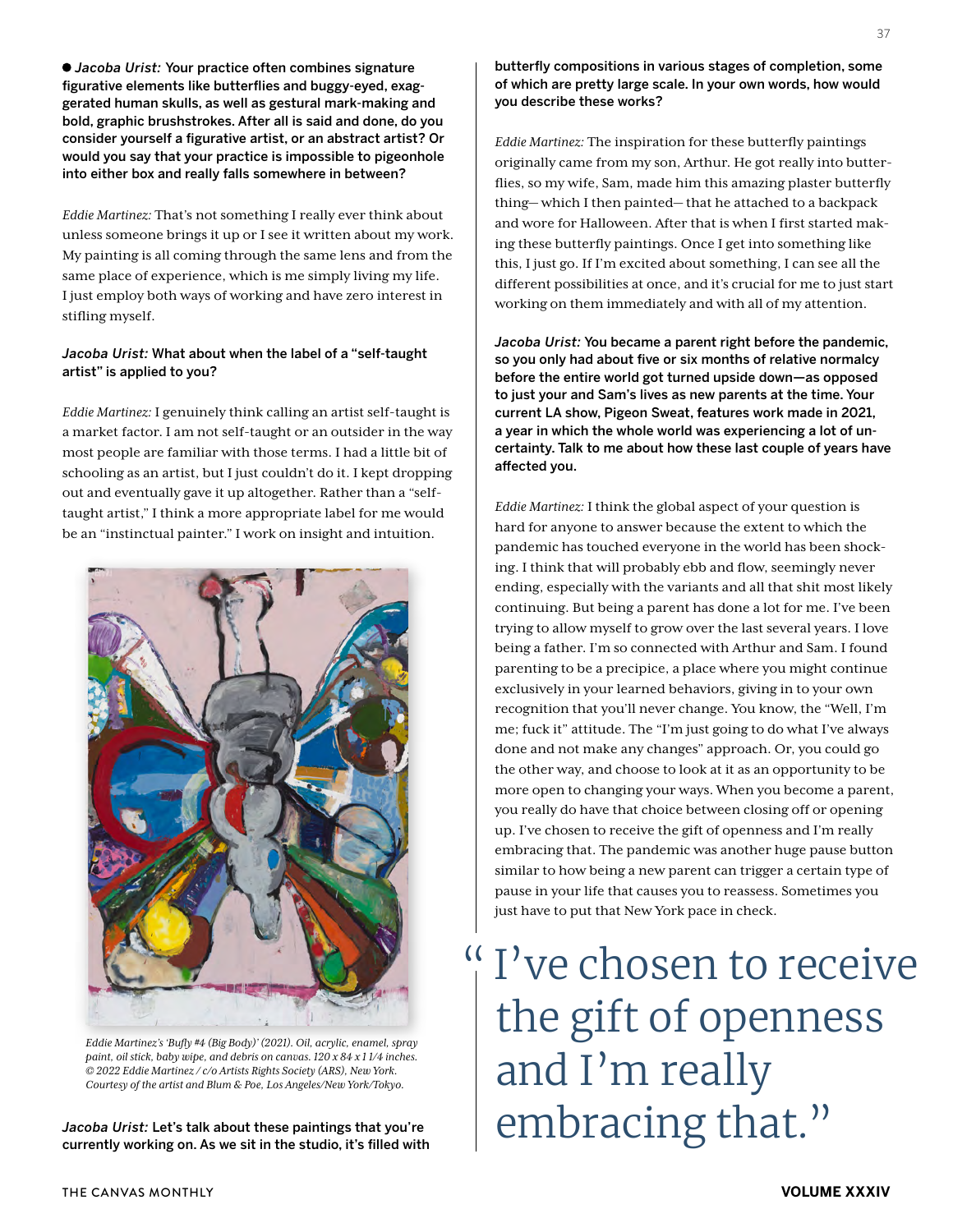*Jacoba Urist:* I bet Arthur's room is quite the collector's paradise. What artwork did you choose for him to live with for the first formative years of his life?

*Eddie Martinez:* He does have a sweet little collection in there. He has the first butterfly painting that I liked, which wound up, after the fact, being a study for the huge painting Bufly #4 (Big Body) (2021) which is included in the show at Blum & Poe. Then, he's got a beautiful Chris Johanson parrot, and a large, electric Brian Bellot collage. And Arthur is obsessed with basketball, so he's got two small Jonas Wood and Walter Price drawings, both of which are basketball themed.



*Eddie Martinez's 'LaLaLaLa Arthur's World' (2021). Oil, acrylic, enamel, spray paint, oil stick, and gesso on canvas in Artist's frame. 108 7/8 x 144 7/8 x 1 1/2 inches. © 2022 Eddie Martinez / c/o Artists Rights Society (ARS), New York. Courtesy of the artist and Blum & Poe, Los Angeles/New York/Tokyo.* 

### *Jacoba Urist:* I'm curious about the title of the show. Where did you get the name of the exhibition, 'Pigeon Sweat,' from?

*Eddie Martinez:* It's from Ted Lasso, where he says the tea is so awful it tastes like pigeon sweat. I draw a lot when I watch TV.

*Jacoba Urist:* How did it feel working together as a couple with your work so vastly different in material and aesthetics from Sam's—in conversation for the show "Sam Moyer and Eddie Martinez: Arthur'' at Ratio 3 in San Francisco a few years ago?

*Eddie Martinez:* Since it was the summer of 2020, we didn't get to actually see the show up, so that was weird. We had an experience of it, but we didn't get to actually see it in person. We didn't make any of the work together, so the show wasn't collaborative in that sense. But we called it Arthur because he's our collaborative effort. There isn't much to expand on with that right now, except to say that there are some things coming this summer—two shows together— that are just Sam and Eddie individually. Maybe there will be some collaborative work. You never know what might pop up. But I think it's safe to say that people will certainly see our work juxtaposed with each other again.



*Eddie Martinez and Sam Moyer in front of 'Bufly #5 (Big Body)' (2021) at the opening of 'Pigeon Sweat' at Blum & Poe in Los Angeles. Courtesy of Blum & Poe, Los Angeles/ New York/Tokyo.*

*Jacoba Urist:* You've gained a lot of critical and market momentum over the last decade—especially these past few years— pushing your practice in new directions and turning you into a highly in-demand artist. How does that recognition and widespread attention affect your process and day-to-day experience of making art?

*Eddie Martinez:* It's much like parenting. I'm taking stock of what I've done until now, thinking more, and just generally slowing things down. There has been a progression to where I now have a very reliable, stable setup. Like I said earlier, my work is closely related to my daily existence and my experiences, which, at the moment, revolve very much around me just being stoked to be able to paint. I get to paint whatever I want and that's a living dream.

## *Jacoba Urist:* Many artists construct a narrative around their paintings or frame a specific point of view for the viewer. But you don't do that for people. Why not?

*Eddie Martinez:* I definitely don't ever provide a storyline for the viewer. Any narrative that exists is generally coming from my own experience and my own life. I'm not telling you anything. I'm not trying to have something looked at with a certain perspective. I don't think it's my job to keep talking about the painting after it's already made. I can— but I don't.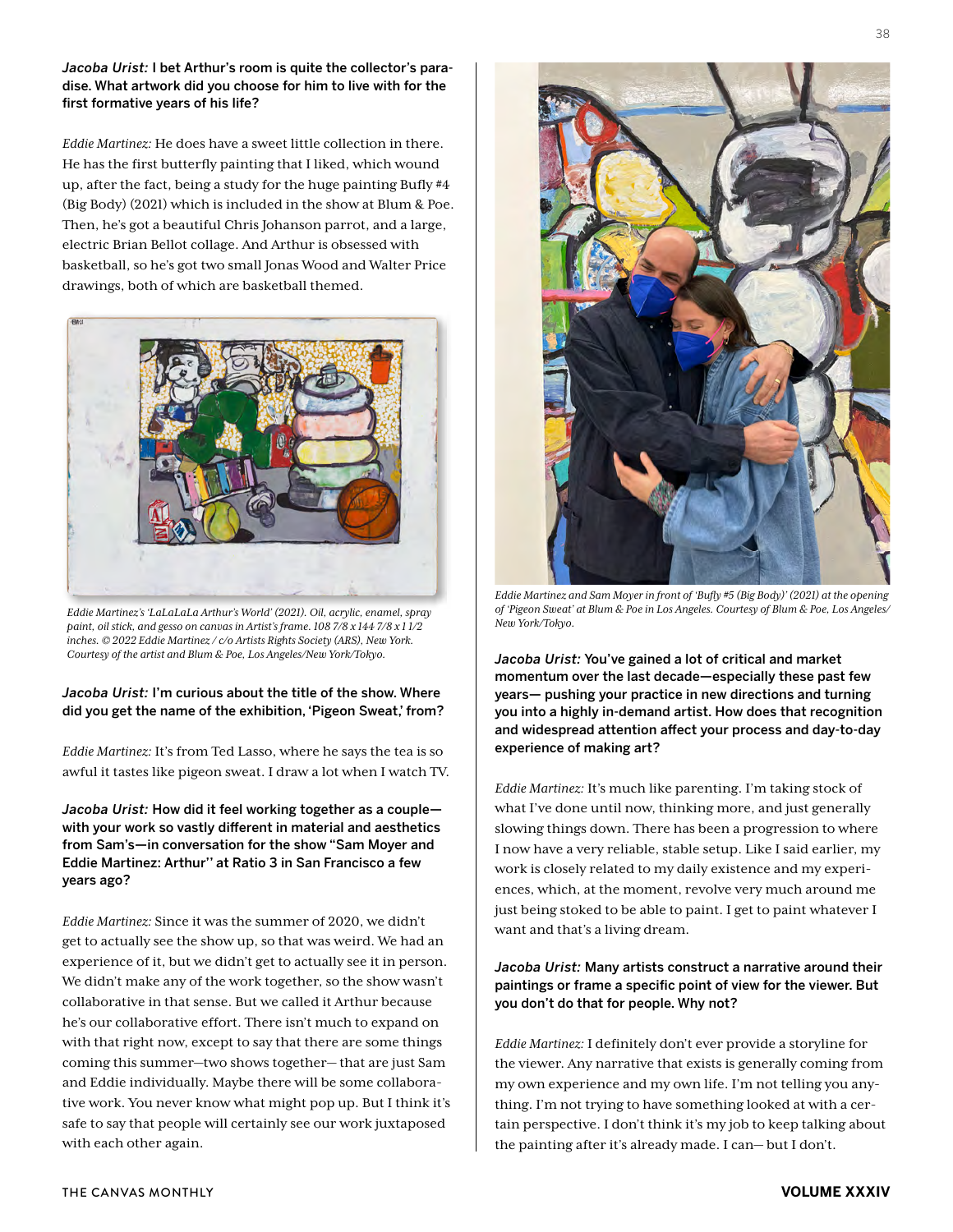*Jacoba Urist:* I'm wondering how you decide to incorporate other materials onto your canvases? After all, it's a technique you're pretty well known for, with works like Bufly #4 (Big Body) (2021) from this current show, for instance, featuring baby wipes and what you generally list as debris, as I've seen listed in other paintings. In the past, I also know you've used things like rolling papers, and Trident gum wrappers for your Matador series at the Journal Gallery.

*Eddie Martinez:* You mean, how do I decide to put trash in my artwork? Well, to start, there's just so many types of trash created when you make art in the first place. There's paper and plastic from when you open things, and baby wipes, bottle caps, and all kinds of other shit just lying around the studio. It's a constant irritant to me but I don't fully know how to handle it all. So, I end up just gluing things onto the canvas. It's an obvious thing I would do in life. I just pick up what's on the floor and put it on the wall and into my work. Of course, there are things that happen from a formal painterly perspective too. But I don't think people realize that a lot of it is a manifestation of my own compulsion.



*Eddie Martinez's studio. Photo by Pamela Vander Zwan. Courtesy of the artist and Blum & Poe, Los Angeles/New York/Tokyo.*

*Jacoba Urist:* I'm curious about how you manage the relationships with your galleries. While not necessarily unique, it is interesting that an artist – especially one as closely watched as you – would choose to maintain such strong continuing relationships with so many galleries of all different sizes and models: Blum & Poe, Mitchell-Innes & Nash, Perrotin, Timothy Taylor. That's a fairly uncommon setup for someone of your stature in the artworld.

*Eddie Martinez:* I like to be able to steer the ship in the way that I want to go. And this seems to work well for me. I never really saw the appeal of being tied down to one dealer. It just doesn't make a lot of sense for me. Even though it's true that there are many little mini galleries that exist inside one of those huge galleries, and it's possible to find your own niche in one, I need to just keep things in check with where I am in my life and where I'm going. In fact, I've even gone back to some older relationships too, like Loyal Gallery in Stockholm, whom I

had worked with very early on. I had a show [New Paintings 2] there last spring, thirteen years after my first show with them. The process around the exhibition was really fun and we had a great time doing it. It felt good to rekindle that relationship.

# I'm taking stock of what I've done until now, thinking more, and just generally slowing things down."

*Jacoba Urist:* New York-based artists can often fantasize about LA as the road not taken. Did you ever flirt with the West Coast, or did you know from the start that New York was the place for you?

*Eddie Martinez:* New York is where I'm from. Both sides of my family are from Brooklyn, and I lived in Brooklyn until I was three then moved around and eventually came back. I mean, it's difficult living in New York sometimes. But once I realized I couldn't do anything else in my life other than pursue being an artist, there was no doubt that I had to do it in New York.

*Jacoba Urist:* During my first visit to your studio, we talked about your White Out paintings, the series in which you depart from your typical bold and colorful style and focus on a process of blotting out paintings with various shades of white. Your canvases take on a ghostly presence. I remember being mesmerized by them at your Bronx Museum exhibition in 2018 and feeling a strong connection to Robert Ryman, whom I consider the king of creating depth with white paint. Your current LA show has a White Out work, Raid Painting #2 (Gotcha), 2021.

*Eddie Martinez:* And the last time we spoke you confessed to being a Wite-Out huffer…

*Jacoba Urist:* I had a visceral reaction when you mentioned that the smell of correction fluid might have, perhaps, helped influence your impulse to start the White Out series. My dad is a lawyer who had his office in our home. So yes, in the early- to mid-eighties, I enjoyed the smell of Wite-Out, now and again.

*Eddie Martinez:* I always had Wite-Out around because I was always drawing. To me, in that case, it's used to cover up one thing with something else. The goal with correction fluid is